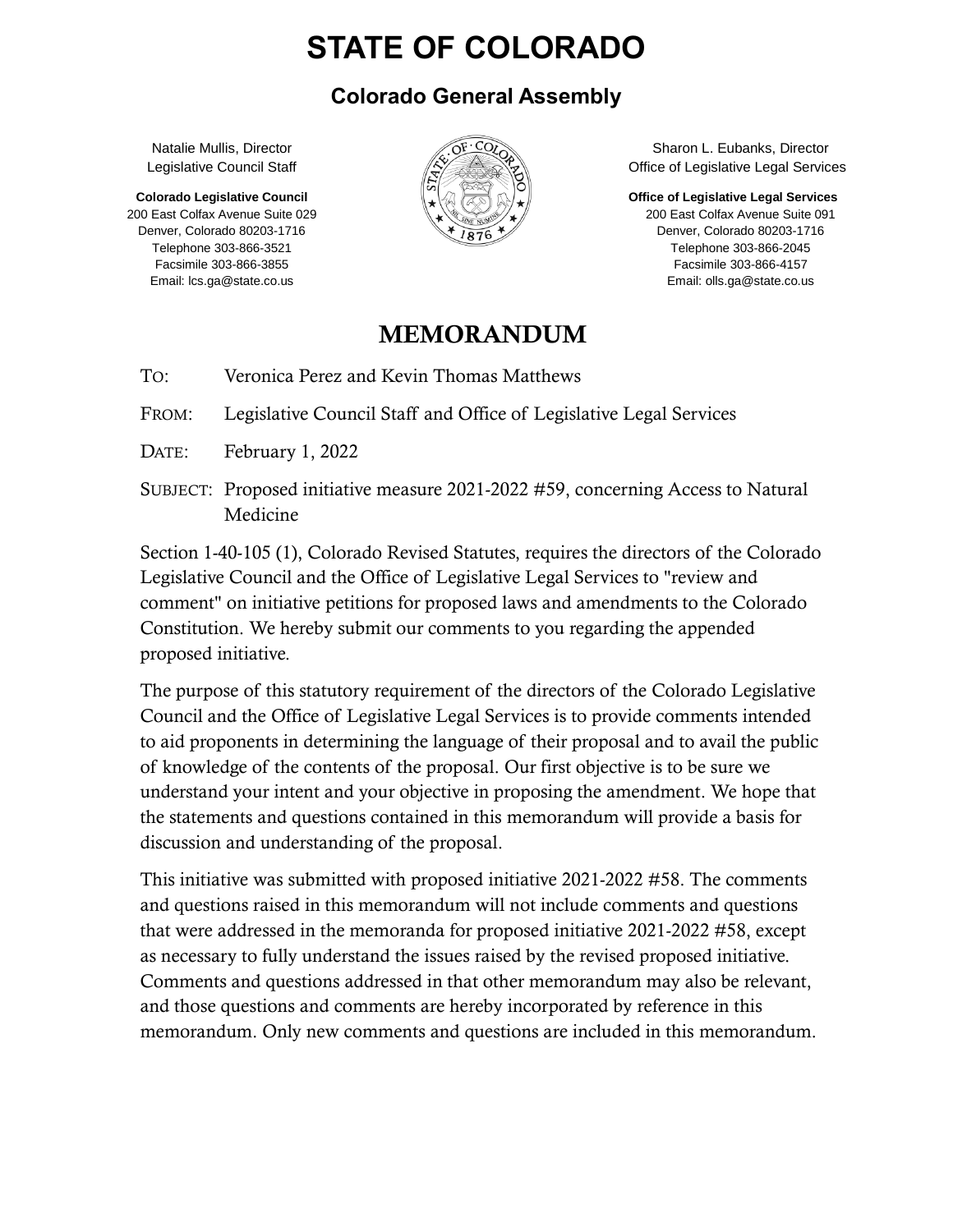## Purposes

The major purposes of the proposed amendment to the Colorado Revised Statutes appear to be:

- 1. To require the department of regulatory agencies (department) to regulate the manufacture, cultivation, testing, storage, transfer, transport, delivery, sale, and purchase of natural medicines;
- 2. To require the department to adopt rules to establish the qualifications, education, and training requirements for facilitators who wish to provide natural medicine services;
- 3. To require the department to adopt rules to establish the requirements for the licensure of healing centers and facilitators;
- 4. To create the natural medicine advisory board within the department to advise the department as to the implementation of the regulated natural medicine access program;
- 5. To create the regulated natural medicine access program fund;
- 6. To prohibit a county, municipality, or city and county from prohibiting:
	- a. The establishment or operation of healing centers;
	- b. A licensed health-care facility or individual from providing natural medicine services; or
	- c. The transportation of natural medicine.
- 7. To allow a county, municipality, or city and county to enact laws imposing lesser criminal or civil penalties than provided in the proposed initiative;
- 8. To provide criminal immunity, civil immunity, and protection from action against a professional licensee for the use of natural medicine or the provision of natural medicine services; and
- 9. To allow the personal use of natural medicine.

## Substantive Comments and Questions

The substance of the proposed initiative raises the following comments and questions:

1. Article V, section 1 (5.5) of the Colorado constitution requires all proposed initiatives to have a single subject. What is the single subject of the proposed initiative?

s:\public\ballot\2021-2022cycle\review and comment memos\2021-2022 #59.docx